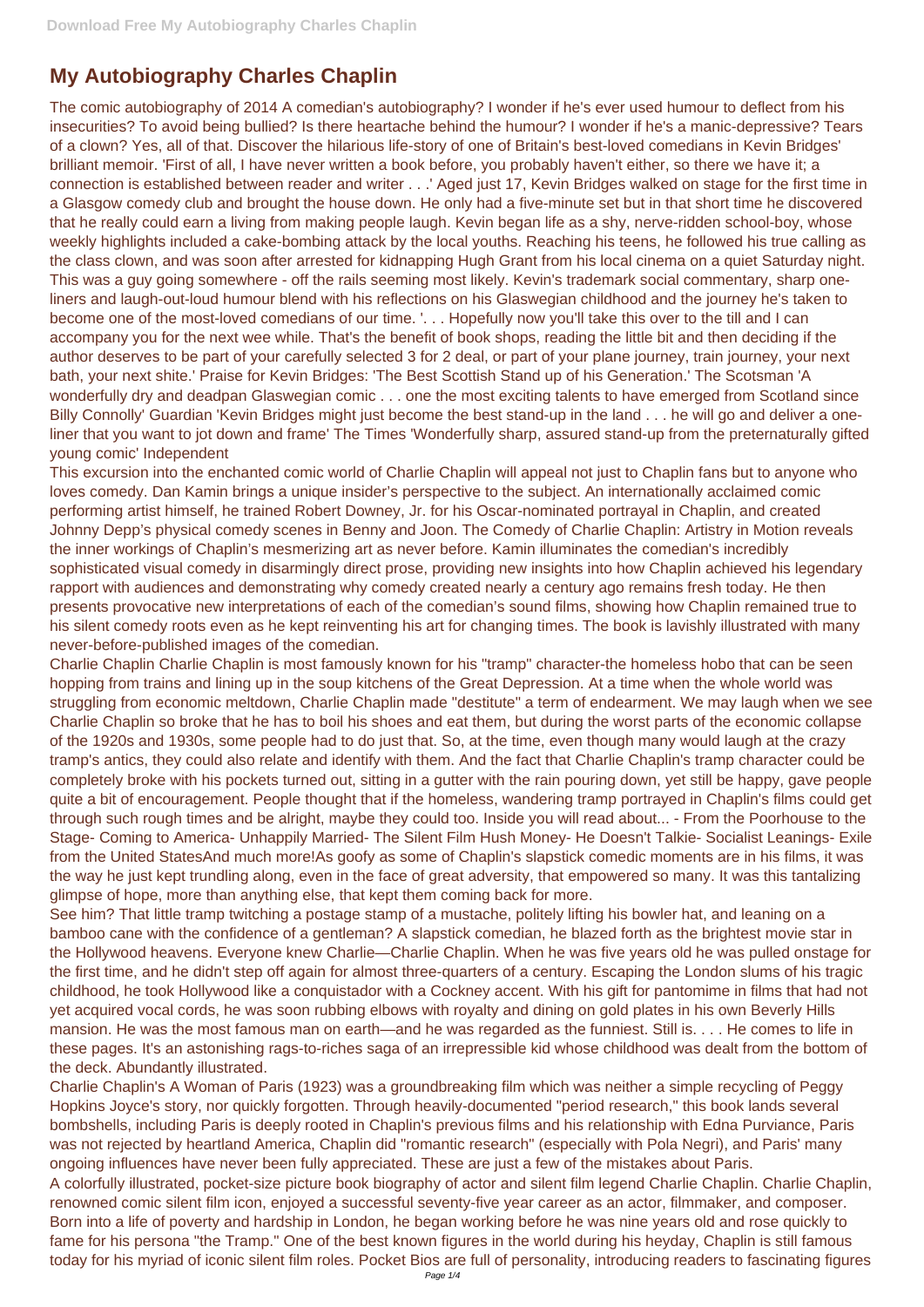from history with simple storytelling and cheerful illustrations. Titles include men and women from history, exploration, the sciences, the arts, the ancient world, and more.

Sensual, vivid and sometimes shocking, Albany Park is the story of Patrice Chaplin's youthful years: from a grey wartime childhood to exhilarating and dangerous adventures in Europe and a romantic infatuation that came about in a sundrenched Catalonian city. Patrice and Beryl, teenagers in the 1950s, live in Albany Park, a London suburb. Life is full of make-up, boys, trad jazz and Soho nightclubs; dreams are of Hollywood. Leaving behind dead-end jobs, they hitchhike across Spain, dressed in the alternative street fashions of the day: white lipstick, dangle earrings, drainpipe trousers. Their path leads to the ancient city of Girona and the charismatic poet, José Tarres. For Patrice it is a homecoming – a rebirth that will mark the end of a friendship and the beginning of a lifetime's obsession. Patrice is enchanted by José, but there are shadows on the sunlit days – a possessive mother, mysterious absences, rumours of women and whispers of espionage. With plans to elope seemingly aborted, she finds herself alone in Paris, taking work as a showgirl, arrested as a vagrant and escaping unwanted sexual advances. Only years later, returning to Girona as a writer, does she finally learn the truth about the enigmatic José, the first and true passion of her life. 'Surging intensity that keeps the reader glued to the page – On the Road, European style.' – New York Times 'Perfectly pitched and painfully funny… Chaplin is a true original.' – New Society 'The best evocation of a country since Laurie Lee's.' – Daily Mail

David Robinson's definitive and monumental biography of Charlie Chaplin, the greatest icon in the history of cinema, who lived one of the most dramatic rags to riches stories ever told. Chaplin's life was marked by extraordinary contrasts: the child of London slums who became a multimillionaire; the on-screen clown who was a driven perfectionist behind the camera; the adulated star who publicly fell from grace after personal and political scandal. This engrossing and definitive work, written with full access to Chaplin's archives, tells the whole story of a brilliant, complex man. David Robinson is a celebrated film critic and historian who wrote for The Times and the Financial Times for several decades. His many books include World Cinema, Hollywood in the Twenties and Buster Keaton. 'A marvellous book . . . unlikely ever to be surpassed' Spectator 'I cannot imagine how anyone could write a better book on the great complex subject . . . movingly entertaining, awesomely thorough and profoundly respectful' Sunday Telegraph 'One of the great cinema books; a labour of love and a splendid achievement' Variety 'One of those addictive biographies in which you start by looking in the index for items that interest you . . . and as dawn breaks you're reading the book from cover to cover' Financial Times

'Can you smell what The Rock is cooking?!' He has yet to encounter an obstacle he couldn't overcome. He's the WWE legend as eight-time champion, he's outlasted being buried up to his neck in a desert (The Scorpion King), battled the giant Tamatoa (Moana), ruthless mercenaries (Jumanji), and murderous racers (the Fast and Furious series) all thanks to his motivation and drive. Do you want to learn how to do the same? Then get inspired with this uplifting collection of quotes from the man himself on success, wrestling, fitness, family and more. What else can we say, except, you're welcome?!

He was the very first icon of the silver screen, and is one of the most recognisable faces in Hollywood, even a hundred years on from his first film. But what of the man behind the moustache? The director holding the camera as well as acting in front of it? Peter Ackroyd's new biography turns the spotlight on Chaplin's life as well as his work, from his humble theatrical beginnings in music halls to winning an honorary Academy Award. Everything is here, from the glamour of his golden age to the murky scandals of the 1940s and eventual exile to Switzerland.

Derived from the XXL book that left no document unturned in the vast Chaplin archives, this new edition follows the making of each of the master's films through personal letters and memos, sketches, storyboards, posters, on-set photos, and an oral history from Chaplin and some of his closest collaborators. We discover the impromptu invention as...

My AutobiographyMelville House

Walt Disney, David O. Selznick, Mary Pickford, Orson Welles, and an elite group of movie producers secretly formed their own society in an effort to break up the old studio monopolies. The Society of Independent Motion Picture Producers initiated profound changes in Hollywood but today has been forgotten Using original SlMPP documents, this book reveals the story that has waited over 40 years to be told. Many remember Charlie Chaplin's comic masterpiece, The Gold Rush, as the finest blend of comedy and farce ever brought to the screen. Far fewer remember its heroine, Georgia Hale (1900-1985). Seventy years after the film's appearance, Heather Kiernan brings Georgia Hale back to life in this edition of her hitherto unpublished memoirs. Research work embodied in her perceptive introduction clears up many uncertainties about Hale's life and provides an outline of her most significant years. Hale's own chief purpose was to describe her long and close relationship with Chaplin and his dual personality, which made the relationship at times a love-hate one. As Chaplin's constant companion during the years 1928-1931, she became a part of his social circle, meeting people as diverse as Marion Davies, Sergei Eisenstein, Ralph Barton, and Albert Einstein. The memoir effectively ends with Chaplin's marriage in June 1943 to Oona O'Neill. This unique book contains illustrations from the Chaplin archive, most of which are published here for the first time.

Mans here to help you help yourself. Real talk. One thing you've got to know about advice: there are two types. Sometimes the people who give the most advice to others are the last people you should be listening to. They just love the sound of their own voice. No matter what the problem is, they'll just say: 'Believe in yourself, you can do anything.' And then ... well, then there's the kind of advice that's just the truth. That's the sort of advice you might get from this book, and I'll warn you sometimes the truth ain't pretty. In these pages I'm gonna tell you some of my story and show you how you can change yours: how to survive school, how to get a job, how to deal with family, friends, love and PAIN. How to live your own life, not someone else's. When I Loved Myself Enough began as one woman's gift to the world, hand-made by Kim McMillen. Book by book, reader by reader, When I Loved Myself Enough was passed along from friend to friend, shared by parents with their children, and given as a gift at special occasions. As word spread, it's heartfelt honesty and universal truths won it a growing following. It brings to life simple, profound, and undeniable truths: our time on earth is limited, we are never alone, and loving others always begins with loving ourselves. The best way to experience the peace and quiet joy of When I Loved Myself Enough is to: \*Read the book in order from page to page \*Read to the very end You will see the simple, illuminating power of this special book. This work has been selected by scholars as being culturally important, and is part of the knowledge base of civilization as we know it. This work was reproduced from the original artifact, and remains as true to the original work as possible. Therefore, you will see the original copyright references, library stamps (as most of these works have been housed in our most important libraries around the world), and other notations in the work. This work is in the public domain in the United States of America, and possibly other nations. Within the United States, you may freely copy and distribute this work, as no entity (individual or corporate) has a copyright on the body of the work. As a reproduction of a historical artifact, this work may contain missing or blurred pages, poor pictures, errant marks, etc. Scholars believe, and we concur, that this work is important enough to be preserved, reproduced, and made generally available to the public. We appreciate your support of the preservation process, and thank you for being an important part of keeping this knowledge alive and relevant. A quintessentially American epic, Sunnyside stars the one and only Little Tramp, Charlie Chaplin. It's 1916 and, after an extraordinary mass Page 2/4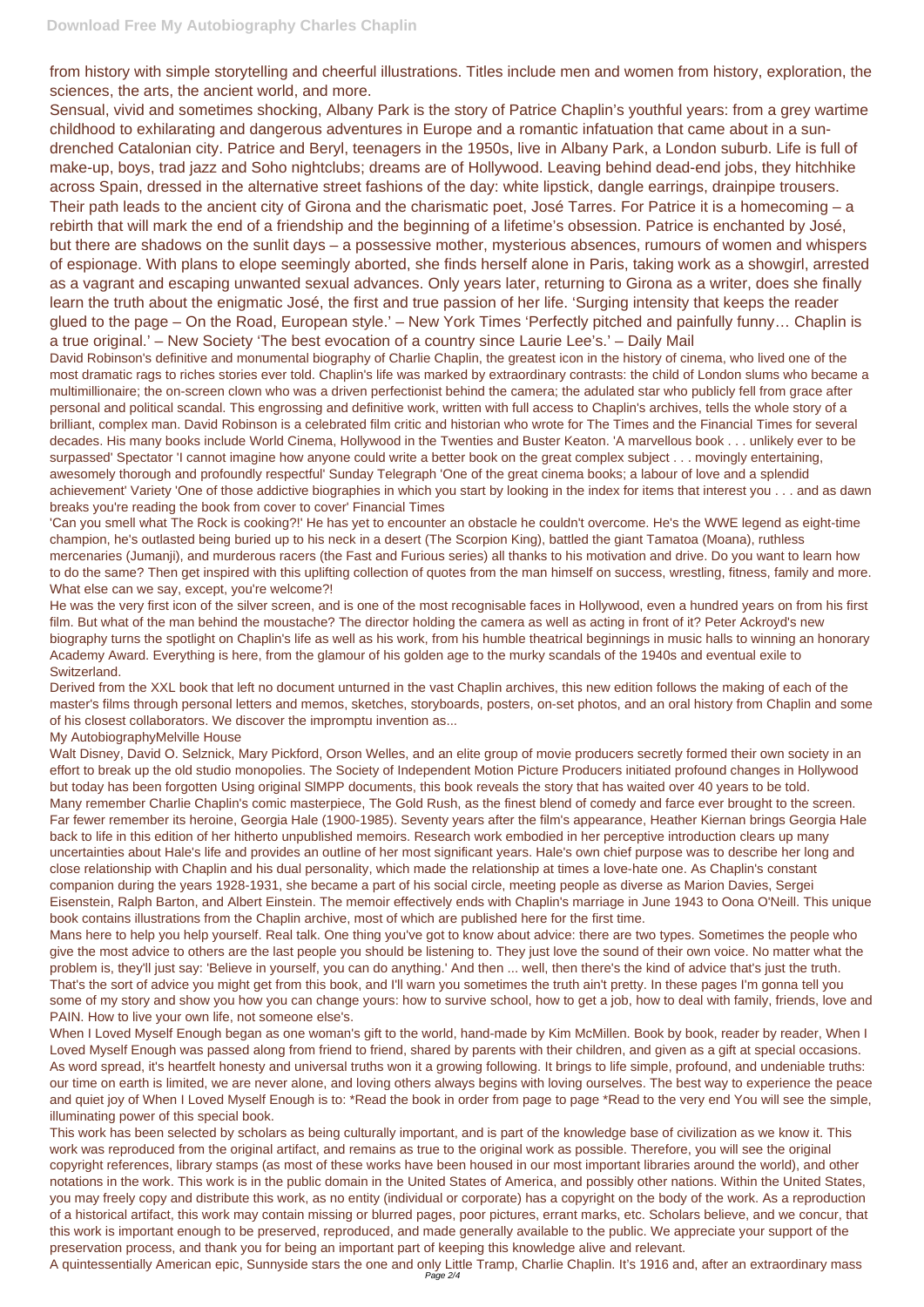delusion where Chaplin is spotted in more than eight hundred places simultaneously, his fame is at its peak but his inspiration is at a low. As he struggles to find a film project as worthy as himself, we are introduced to a dazzling cast of characters that take us from the battlefields of France to the Russian Revolution and from the budding glamour of Hollywood to madcap Wild West shows. The result is a spellbinding novel about dreams, ambition, and the birth of modern America.

This work has been selected by scholars as being culturally important and is part of the knowledge base of civilization as we know it. This work is in the public domain in the United States of America, and possibly other nations. Within the United States, you may freely copy and distribute this work, as no entity (individual or corporate) has a copyright on the body of the work. Scholars believe, and we concur, that this work is important enough to be preserved, reproduced, and made generally available to the public. To ensure a quality reading experience, this work has been proofread and republished using a format that seamlessly blends the original graphical elements with text in an easy-toread typeface. We appreciate your support of the preservation process, and thank you for being an important part of keeping this knowledge alive and relevant.

Examining the legendary actor's life, art, and controversial politics within the context of their times, Lynn presents a fresh and definitive portrait of Chaplin.

A rare eyewitness account by an important author of fleeing the Nazis' march on Paris in 1940, featuring a never-before-published introduction by Antoine de Saint-Exupéry. In June of 1940, Leon Werth and his wife fled Paris before the advancing Nazis Army. 33 Days is his eyewitness account of that experience, one of the largest civilian dispacements in history. Encouraged to write 33 Days by his dear friend, Antoine de Saint-Exupéry, author of The Little Prince, Werth finished the manuscript while in hiding in the Jura mountains. Saint-Exupéry smuggled the manuscript out of Nazi-occupied France, wrote an introduction to the work and arranged for its publication in the United States by Brentanos. But the publication never came to pass, and Werth's manuscript would disappear for more than fifty years until the first French edition, in 1992. It has since become required reading in French schools. This, the first-ever English language translation of 33 Days, includes Saint-Exupéry's original introduction for the book, long thought to be lost. It is presented it here for the first time in any language. After more than seventy years, 33 Days appears—complete and as it was fully intended.

Over half century ago the society for the Prevention of Cruelty to Children complained to Mayor Van Wyck, of New York, that Joe Keaton, a vaudeville actor, was brutally mistreating his five-year old son. At each afternoon and evening performance the child, billed as "The Human Mop", was slammed on the floor, hurled into the wings, and sometimes banged into bass drums. Unable to find a bruise or scratch on the lad, Mayor Van Wyck refused to ban the act. The "Human Mop" bounced on to worldwide fame as Buster Keaton, one of this century's greatest comedians. In this intimate autobiography Buster Keaton tells his whole personal and professional story, beginning with his colourful and exciting childhood as the undentable tot in the "Three Keatons" whose proudest boast was having the rowdiest, roughest act in vaudeville. Buster has played with all the great ones, from George M. Cohen and Bojangles Robinson and Al Jolson to Jack Paar and Ed Sullivan and Red Skelton, during his sixty years as a star in vaudeville, silent and talking pictures, night clubs and television. Roscoe (Fatty) Arbuckle got him into the movies and taught him how to throw a custard pie. Buster could not even keep slapstick out of his eleven months as a draftee in our World War I army. He came out to help create the Golden Age of Comedy with his friends Charlie Chaplin, Harold Lloyd, Arbuckle, Mack Sennett and the Keystone Cops. Marital troubles and alcoholism once got Buster down, but could not keep him down. MY WONDERFUL WORLD OF SLAPSTICK was written with the collaboration of Charles Samuels, co-author of His Eye Is On the Sparrow, Ethel Waters' bestselling autobiography. Buster Keaton's Life Story will enchant and thrill all those who enjoy looking past the glitter and the grease paint into a magnificent performer's mind and heart.

Wife of the Life of the Party is the memoir of the late Lita Grey Chaplin (1908-1995), the only one of Chaplin's wives to have written an account of life with Chaplin. Her memoir is an extraordinary Hollywood story of someone who was there from the very beginning. Born Lillita Louise MacMurray in Hollywood, she began her career at twelve with the Charlie Chaplin Film Company, when Chaplin selected her to appear with him as the flirting angel in The Kid. When she was fifteen, Chaplin signed her as the leading lady in The Gold Rush and changed her name to Lita Grey. She was forced to leave the production when, at the age of sixteen, she became pregnant with Chaplin's child. She married Chaplin in Empalme, Mexico in November 1924. The Chaplins stayed together for two years. Lita bore Chaplin two sons: Charles Chaplin, Jr. and Sydney Chaplin. In November 1926, after Lita discovered that Chaplin was having an affair with Merna Kennedy (Lita's best friend, whom she had persuaded Chaplin to hire as the leading lady in The Circus), Lita left Chaplin and filed for divorce. It was one of the first divorce cases to receive a public airing. The divorce complaint ran a staggering 42 pages and fed scandal with its revelations about the private life of Charles Chaplin. Lita's divorce settlement of \$825,000 was the largest in American history at the time. Lita authorized the publication of another biography, My Life with Chaplin, in 1966. The book was mainly the creation of her co-author, Morton Cooper, who rewrote her manuscript. Lita was never happy with the many inaccuracies and distortions of that book. Wife of the Life of the Party is not to be seen as a supplement to her early book, but rather Lita's own version of her life, told for the first time.

A definitive collection of interviews with Charlie Chaplin offers long, contemplative analyses of the man's life and work, as well as his thoughts on the craft of filmmaking, his methods of making movies, the characters he created, and more. Simultaneous.

Charles Fox has composed more than 100 motion picture and television scores, among them the themes of many iconic series, including Happy Days, Laverne & Shirley, Love, American Style, and Love Boat. In this memoir, Fox recounts his development as a musician, describing the cornerstone events of his musical and personal life. He reflects on the highlights of his career, working with some of the greatest names in entertainment, film, television, and records, including Jim Croce, Barry Manilow, Lena Horne, and Fred Astaire. A penetrating psychological perspective on the life of Charlie Chaplin.

'My life has been a mad travelling show, meeting some of the strangest and greatest people who've ever lived. I've had my fair share of trouble and I'm lucky to be here. But I've always been a showman and I've done my best to preserve a precious part of an old Australia that's fast disappearing.' Son of a sideshow operator and trapeze artist, fourth-generation showman Fred Brophy grew up on the road, travelling the length and breadth of Australia. He did time in jail as a wild teenager before establishing his own successful boxing tent. It has become a star attraction in the Outback and is now the only one of its kind in the world. Fred tells stories of living on the smell of an oily rag, rescuing battlers, and becoming embroiled in some of the most bizarre adventures imaginable. This is one helluva life, full of hardship, hilarity and unexpected turns, including Fred being inducted into the Queensland Boxing Hall of Fame and receiving a Medal of the Order of Australia. 'Now ladies and gentlemen, let's go inside. The show's about to begin . . .'

Her rallying cry was famous: "Pray for the dead and fight like hell for the living." A century ago, Mother Jones was a celebrated organizer and agitator, the very soul of the modern American labor movement. At coal strikes, steel strikes, railroad, textile, and brewery strikes, Mother Jones was always there, stirring the workers to action and enraging the powerful. In this first biography of "the most dangerous woman in America," Elliott J. Gorn proves why, in the words of Eugene V. Debs, Mother Jones "has won her way into the hearts of the nation's toilers, and . . . will be lovingly remembered by their children and their children's children forever."

When owls threaten the puffins' way of life on the small island of Neversink along the Arctic Circle, Lockley J. Puffin, helped by a hummingbird and a walrus, sets out to save it.

"The best autobiography ever written by an actor. An astonishing work." —Chicago Tribune Chaplin's heartfelt and hilarious autobiography tells the story of his childhood, the challenge of identifying and perfecting his talent, his subsequent film career and